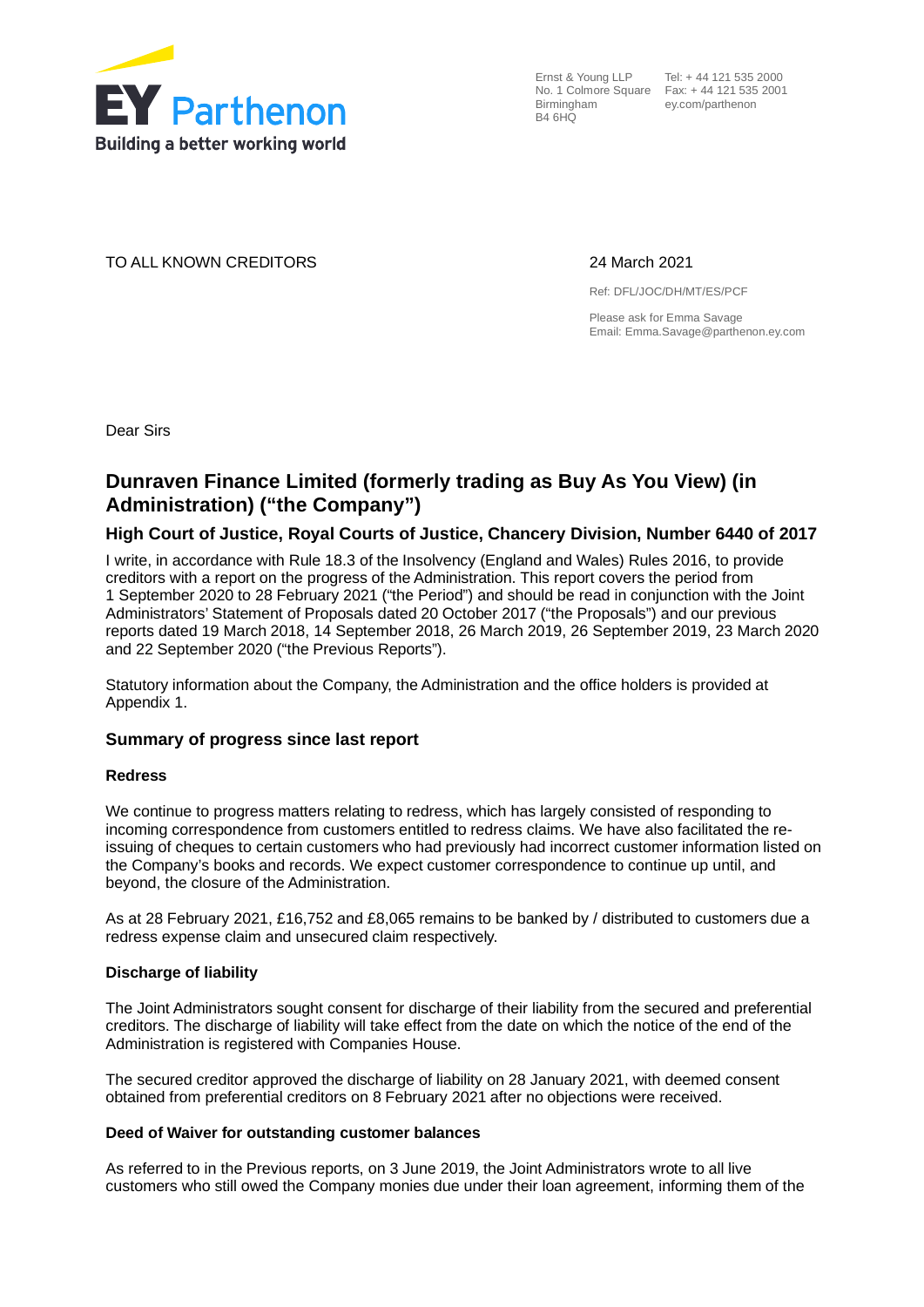

cessation of collection activities. This communication informed all live customers that no further payments would be collected and that any payments received after this date would be returned. However, remaining capital balances due to the Company were not formally written off at the time as certain customers, both live and historic, were entitled to redress.

As redress calculations have been finalised, the Company, acting by its' Joint Administrators as agents of the Company only and without personal liability, have formally granted a Deed of Waiver dated 11 November 2020 ('the Deed'). The Deed was prepared by the Company's legal advisors, DLA Piper UK LLP. The Deed acts as a unilateral waiver, whereby all customers who owed sums to the Company under any loan agreements not yet written off are formally released from their respective obligations and liabilities under each loan agreement they are party to.

No further collection activities were permissible beyond 3 June 2019 due to the expiry of the Financial Conduct Authority ("FCA") interim permissions.

#### **Case closure**

The Joint Administrators expect to close the Administration and move the Company into Dissolution prior to the expiry of the Administration on 31 May 2021. As a result, certain tasks required to prepare for case closure have been undertaken. These include, but are not limited to, the following:

#### *Suppliers*

We have written to all of the Company's trading suppliers, providing 14 days to inform the Joint Administrators if they believe any further liabilities exist in respect of the Company's trading period exist. No responses were received further to this communication and we therefore consider there to be no outstanding trading liabilities. A small number of final non-trading payments (including insurance charges) have been paid after the Period.

#### *VAT*

The outstanding VAT BDR claim of c.£197k referred to in the Previous Reports was received during the Period.

The Company has continued to submit monthly VAT returns, with the reclaim due from the last VAT return submitted being received from HMRC after the Period. The Company has submitted the relevant VAT de-registration forms to HMRC ahead of preparing for the closure of the Administration. The final VAT return required to be submitted will be provided to the Company once HMRC has processed the deregistration request. The Joint Administrators expect this to be a £nil return.

#### *Corporation tax*

The Company submitted two corporation tax returns for the periods covering 4 June 2019 to 3 June 2020 and 4 June 2020 to 26 January 2021, representing the final corporation tax returns due in the Administration. No corporation tax was due for either of these periods. The Joint Administrators expect to receive tax clearance shortly.

#### *Financial Conduct Authority*

The Joint Administrators have confirmed with the FCA that there are no further administrative tasks to complete prior to the closure of the Administration for the purposes of FCA compliance.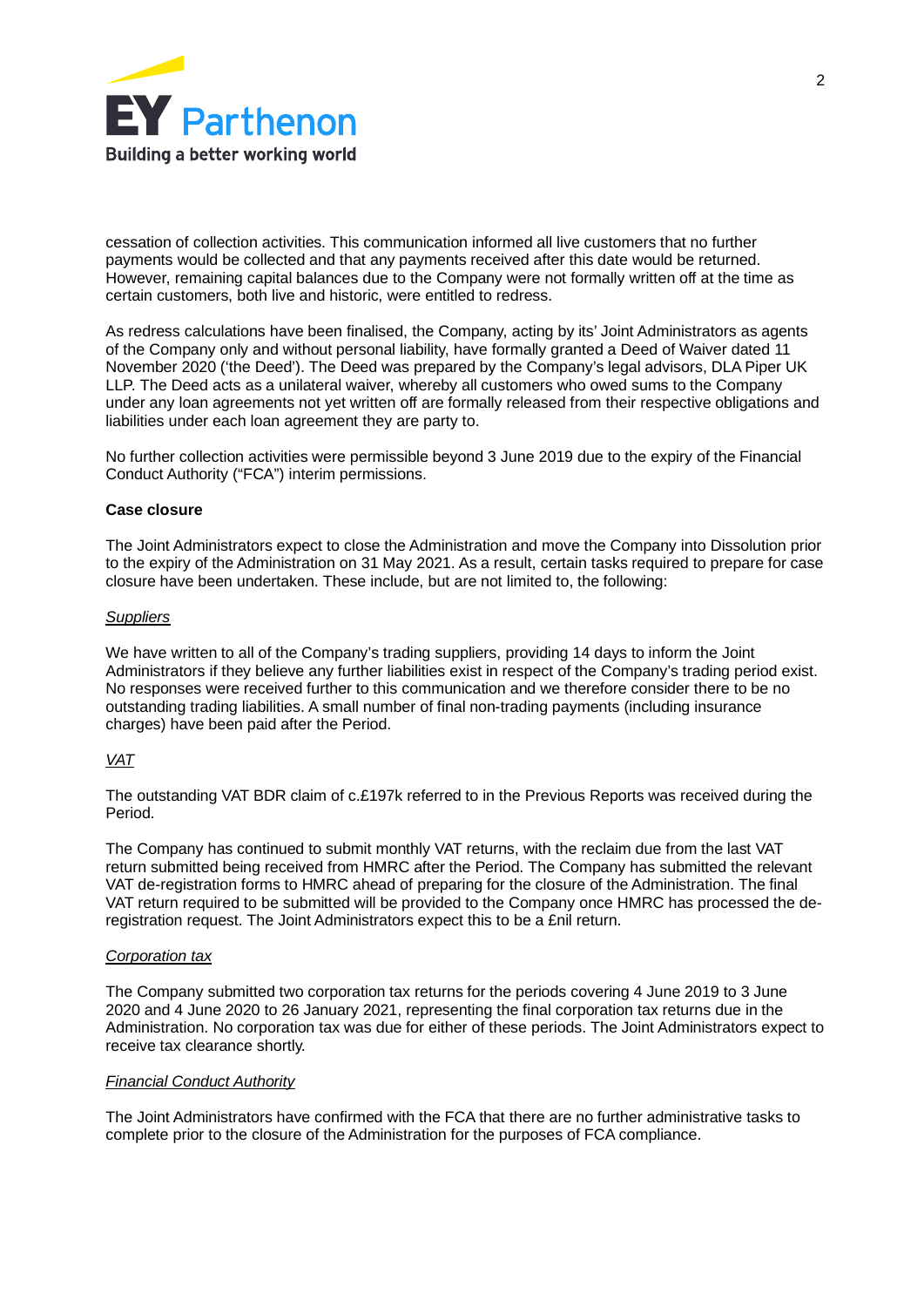

#### *Credit Reference Agencies*

Whilst the Joint Administrators did not report to Credit Reference Agencies ("CRA's") during the Administration, we have written to the CRA's reported to prior to appointment to confirm that the Joint Administrators have formally granted the Deed and that no further amounts are due from the Company's previous customers.

#### *Customer overpayments*

As communicated in the Previous Reports, it was identified that a certain number of customers had overpaid on their agreements based on the contractual amounts due up to the date collections activities ceased on 3 June 2019.

As at 28 February 2021, £7,665 remains outstanding by way of unbanked cheques is respect of refunds issued to customers who we believe may have overpaid.

#### *Customer collection refunds*

The Joint Administrators will be returning £63 to customers who continued to pay by standing order to the Company's bank account.

#### *Release of funds held by Barclays*

£54k was received during the Period in respect of funds released by Barclays from the Company's preappointment bank account. A further c.£4.5k is expected to be released prior to the closure of the Administration, with Barclays retaining £2.5k to cover any future liabilities.

#### **Asset realisations**

#### *VAT reclaims*

During the Period, the Company have received £233k from HM Revenue and Customs ("HMRC") in respect of VAT reclaims, inclusive of the Bad Debt Relief ("BDR") reclaim discussed under the '*HMRC*' section of this report. A £50 VAT repayment supplement was also received from HMRC.

A further c.£20k has been received after the Period, representing all amounts due to be reclaimed from HMRC from VAT returns submitted during the Administration.

Total VAT reclaims of £2.25m have been received during the Administration, with £2.04m received from VAT returns submitted under the Company's new VAT registration.

*Interest*

During the Period, the Company has received £22 of interest income.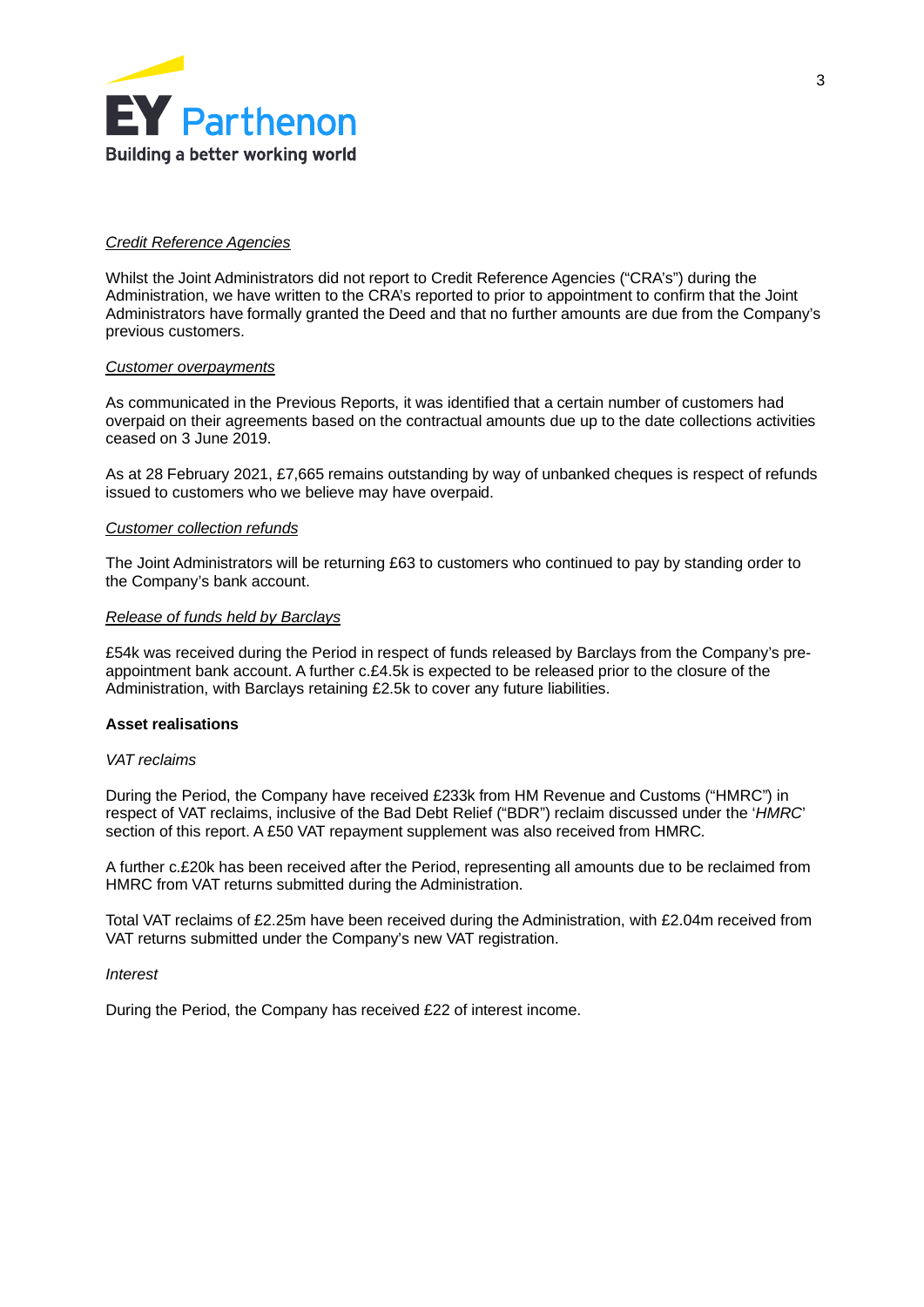

#### **Receipts and payments account**

A summary of our receipts and payments for the period from 1 September 2020 to 28 February 2021, is attached at Appendix 2. It does not reflect estimated future realisations or costs.

#### **Joint Administrators' remuneration**

The statutory provisions relating to remuneration are set out in Part 18 of the Insolvency (England and Wales) Rules 2016. Further information is given in the Association of Business Recovery Professionals' publication 'A Creditors' Guide to Administrators' Fees', a copy of which may be accessed from the web site of the Institute of Chartered Accountants in England and Wales at <https://www.icaew.com/en/technical/insolvency/creditors-guides> or is available in hard copy upon written request to me.

In certain circumstances, creditors are entitled to request further information about our remuneration or expenses, or to apply to court if they consider the costs to be excessive (Rules 18.9 and 18.34 of the Insolvency (England and Wales) Rules 2016). Further information is provided in 'A Creditors' Guide to Administrators' Fees' referred to above.

As communicated in the Previous Reports, our remuneration was fixed on a time-cost basis, initially capped at £1,175,000 (exclusive of VAT), by resolution of the secured and preferential creditors on 30 November 2017. A further increase in our capped remuneration from £1,175,000 (exclusive of VAT) to £1,450,000 (exclusive of VAT) was approved by resolution of the secured and preferential creditors on 19 April 2019.

During the Period, we have incurred time costs of £250,176, bringing cumulative time costs incurred to £3,862,015. An analysis of the time spent during the Administration, plus a comparison with the updated fee estimate as at 28 February 2019 ("Fee Estimate"), is attached at Appendix 4 to this report.

As at 28 February 2021, we have drawn total remuneration of £1,450,000. Of this sum, £450,000 was paid during the Period.

We anticipate that our time costs will exceed the Fee Estimate by c.£1m. This is largely a result of the additional work undertaken for redress matters and additional time incurred as a result of the extension to the Administration in 2020. There have been no further individual activities which have exceeded the Fee Estimate other than those explained in the Previous Reports.

We will not draw any further remuneration in excess of £1,450,000 (exclusive of VAT).

#### **Joint Administrators' statement of expenses incurred**

During the Period, we have incurred expenses totalling £98,555 (exclusive of VAT). There is a breakdown of expenses incurred in the Period and to date at Appendix 3 of this report.

#### **Distributions to creditors**

#### **Secured creditor**

As at 28 February 2021, eighteen distributions totalling £11.19m have been made to the Company's secured creditor, Hayfin Services LLP ("Hayfin", acting as agent and security agent).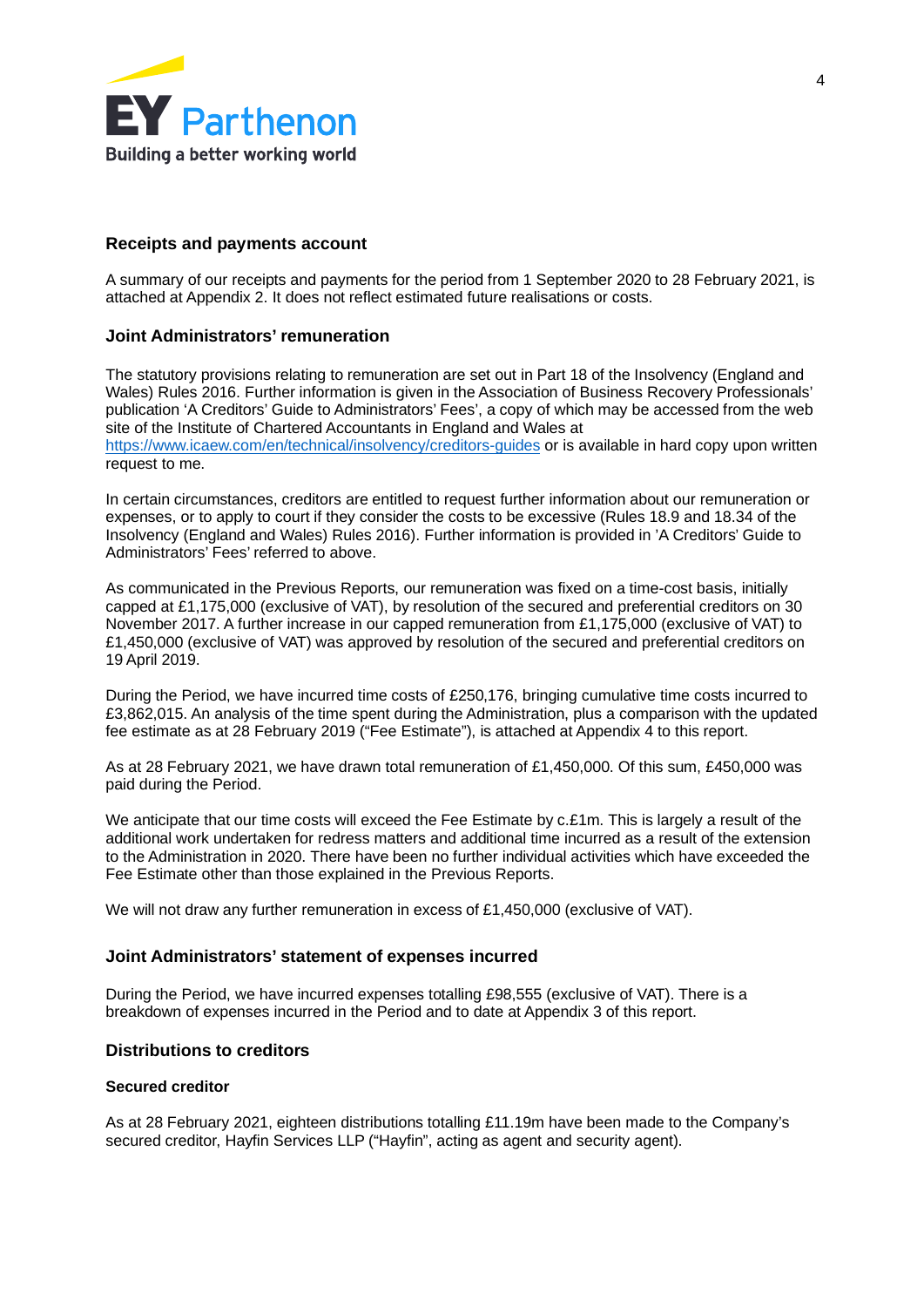

A distribution of £0.7m was made during the Period. We intend to make a final distribution to Hayfin prior to the closure of the Administration, which will largely represent the funds held as at 28 February 2021 (excluding those relating to unbanked unsecured creditor distributions, overpayment and redress claims) and the VAT reclaim obtained from HMRC after the end of the Period.

Hayfin will suffer a shortfall against its c. £14.64m debt outstanding at the date of appointment.

#### **Preferential creditors**

As at 28 February 2021, a total of £9,734 has been distributed to preferential creditors during the Administration relating to former employee salaries, accrued holiday pay and pension contributions.

A further £190 of preferential creditor payments made remain unclaimed due to cheques remaining unbanked.

#### **Unsecured creditors**

As previously estimated, there are insufficient funds to enable a distribution to the unsecured creditors other than by virtue of the Prescribed Part. The value of the Prescribed Part was £600k, prior to the deduction of £45k for Joint Administrators fees associated with dealing with the Prescribed Part.

The Joint Administrators formally declared a Prescribed Part dividend of 1.69p in the pound to the Company's unsecured creditors on 20 July 2020.

As at 28 February 2021, a total of £546,821 has been distributed to unsecured creditors via the Prescribed Part. A further £8,179 of Prescribed Part distributions made remain unclaimed due to the issued cheques remaining unbanked.

#### **Remaining work**

Our work over the coming months will be focused on case closure and moving the Company from Administration to Dissolution. Future tasks will include, but are not limited to, the following:

- · Issuing refunds to customers for any loan book collections received during the Period;
- · Continuing to deal with incoming correspondence from the Company's customers, including queries relating to distributions made via the Prescribed Part or in respect of redress claims;
- Making a final distribution to the secured creditor;
- · Obtaining VAT de-registration and tax clearance from the relevant authorities;
- · Completion of statutory requirements of the Administration, including final progress reports to creditors and statutory documents to move the Company from Administration to Dissolution;
- · Finalising the Administration including the completion of required administrative case closure procedures; and
- Any such actions required to be undertaken by the Administrators to fulfil the purpose of the **Administration**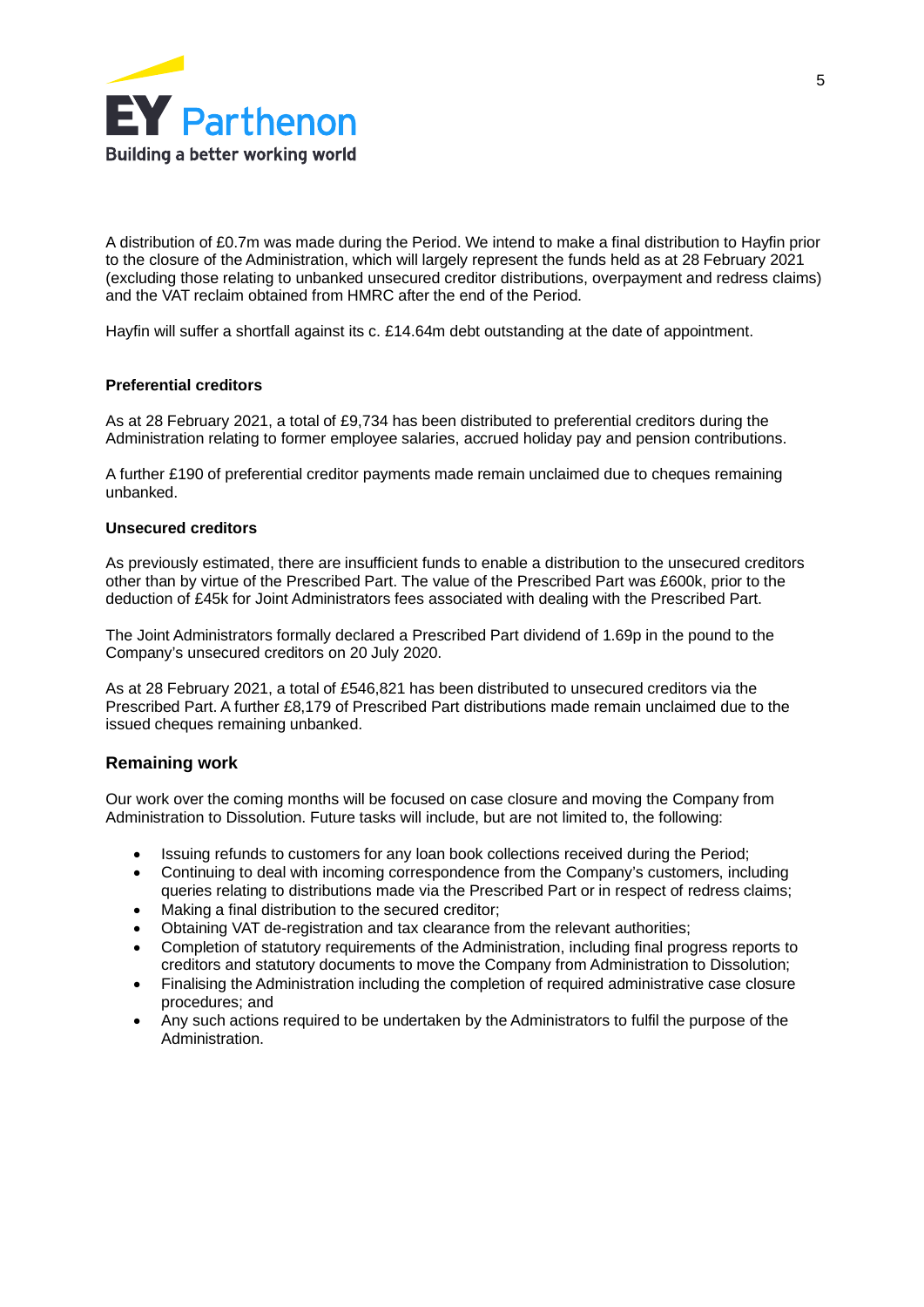

#### **Next report**

We will report to you again at the conclusion of the Administration.

Should you have any queries in respect of this report or the Administration in general, please do not hesitate to contact my colleague, Emma Savage, on 0121 262 4520.

Yours faithfully for the Company

 $0.24$ 

D C Hurd Joint Administrator

Enc: Appendix 1 – Statutory and company information Appendix 2 – Joint Administrators' receipts and payments account Appendix 3 – Summary of Joint Administrators' expenses incurred Appendix 4 – Summary of Joint Administrators' time costs

The affairs, business and property of the Company are being managed by the Joint Administrators, D C Hurd and A M Hudson, who act as agents of the Company only and without personal liability.

D C Hurd is licensed in the United Kingdom to act as an insolvency practitioner by The Institute of Chartered Accountants in England and Wales. A M Hudson is licensed in the United Kingdom to act as an insolvency practitioner by the Insolvency Practitioners Association.

The Joint Administrators may act as data controllers of personal data as defined by the UK General Data Protection Regulation (as incorporated in the Data Protection Act 2018), depending upon the specific processing activities undertaken. Ernst & Young LLP and/or the Company may act as a data processor on the instructions of the Joint Administrators. Personal data will be kept secure and processed only for matters relating to the Joint<br>Administrator's appointment. The Office Holder Data Privacy Notice can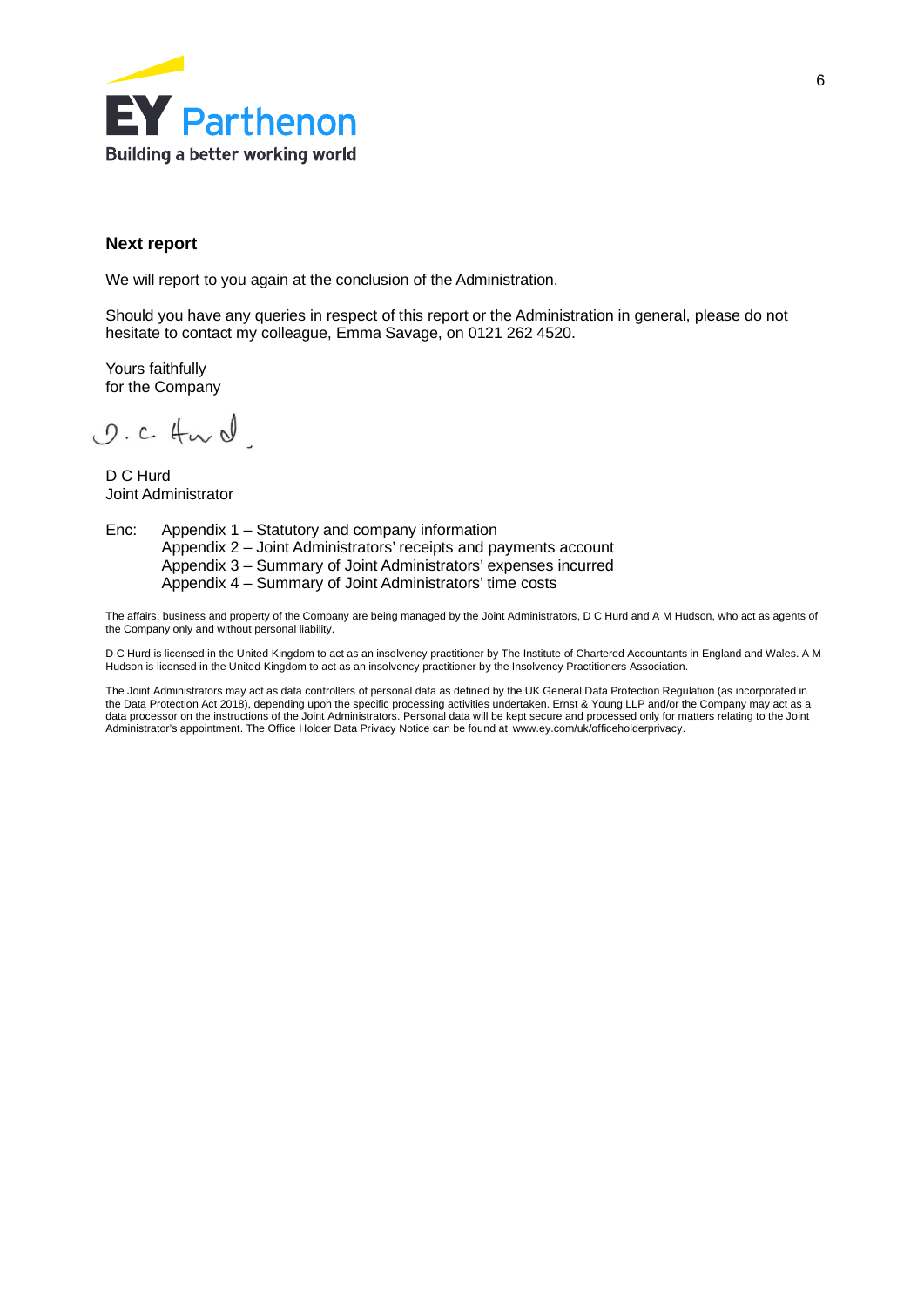

## **Dunraven Finance Limited (formerly trading as Buy As You View) (in Administration) ("the Company")**

## **Information about the proceedings, the company and the office holders, as required by Rule 18.3(1) of the Insolvency (England and Wales) Rules 2016**

| Name of court:                                                                       | High Court of Justice, Royal Courts of Justice, Chancery<br><b>Division</b>             |
|--------------------------------------------------------------------------------------|-----------------------------------------------------------------------------------------|
| Court reference:                                                                     | 6440 of 2017                                                                            |
| Registered name of the Company:                                                      | Dunraven Finance Limited                                                                |
| Registered office address of the Company:                                            | c/o Ernst & Young LLP, No. 1 Colmore Square,<br>Birmingham, B4 6HQ                      |
| Registered number:                                                                   | 01252688                                                                                |
| Country of incorporation (for a company incorporated<br>outside the United Kingdom): | n/a                                                                                     |
| Date of appointment of the Joint Administrators:                                     | 31 August 2017                                                                          |
| Details of any changes of Joint Administrators:                                      | 31 August 2017 - Joseph Michael O'Connor appointed as<br>Joint Administrator            |
|                                                                                      | 2 June 2020 - Joseph Michael O'Connor resigned and<br>replaced by Alan Michael Hudson   |
| Full names of the Joint Administrators:                                              | Alan Michael Hudson and Daniel Christopher Hurd                                         |
| Office holder number(s):                                                             | 9200 and 20030                                                                          |
| Joint Administrators' address(es):                                                   | Alan Michael Hudson, Ernst & Young LLP,<br>1 More London Place, London, SE1 2AF         |
|                                                                                      | Daniel Christopher Hurd, Ernst & Young LLP,<br>No. 1 Colmore Square, Birmingham, B4 6HQ |
| Telephone number:                                                                    | 0121 262 4520                                                                           |
| Name of alternative person to contact with enquiries<br>about the case:              | Emma Savage                                                                             |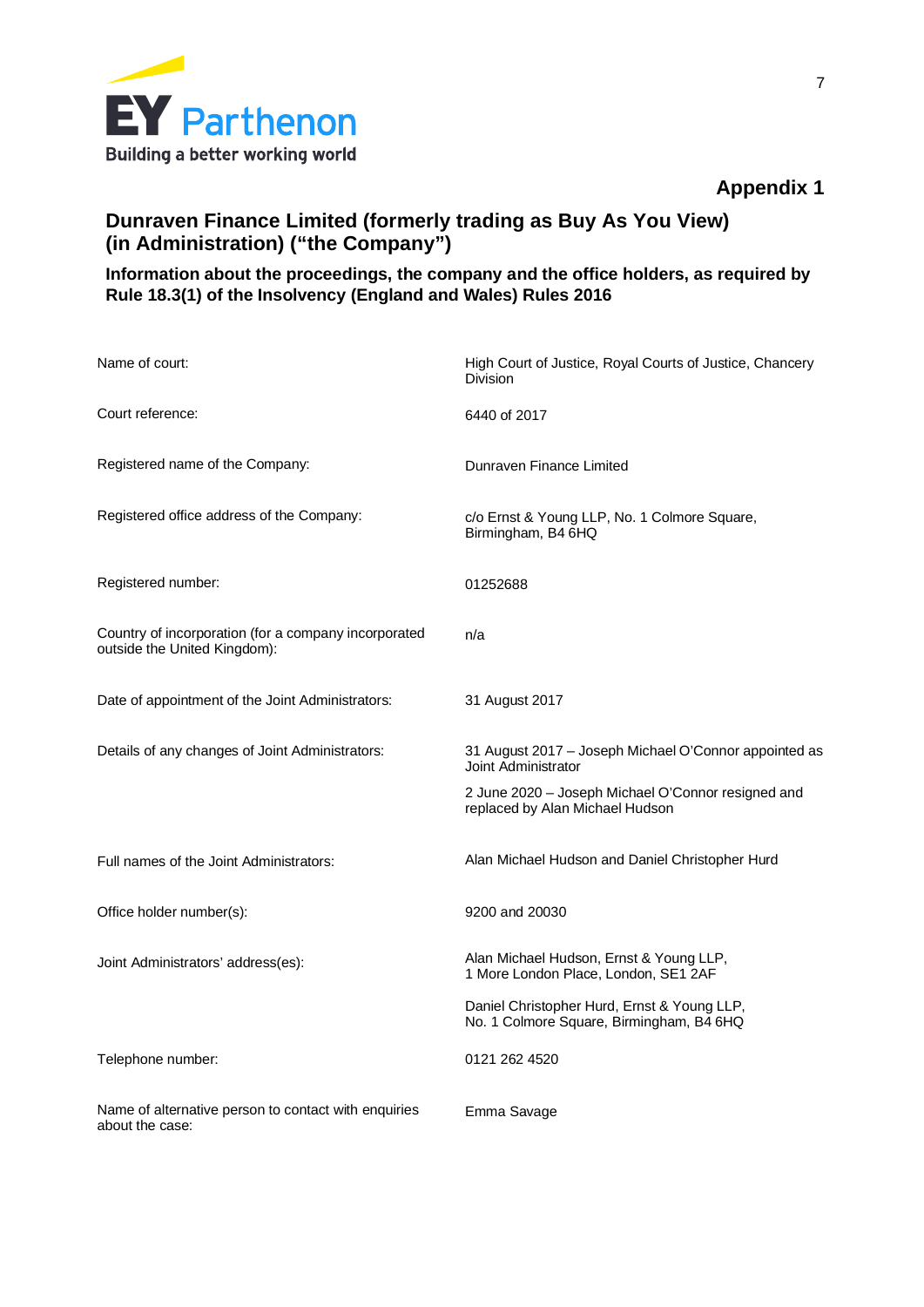

## **Dunraven Finance Limited (formerly trading as Buy As You View) (in Administration) ("the Company")**

### **Summary of Joint Administrators' receipts and payments account for the period from 1 September 2020 to 28 February 2021 ("the Period") and cumulative to date**

| SoA - estimated<br>realisable value<br>(E) |                                                    | 31 August 2017 -<br>31 August 2020<br>(E) | 1 September 2020 -<br>28 February 2021<br>(E) | Cumulative to date<br>(E) | <b>Notes</b> |
|--------------------------------------------|----------------------------------------------------|-------------------------------------------|-----------------------------------------------|---------------------------|--------------|
|                                            | Fixed charge realisations                          |                                           |                                               |                           | 1            |
|                                            | Floating charge realisations                       |                                           |                                               |                           | 2,3          |
| 13,343,067                                 | Customer loans                                     | 20,205,526                                | (1, 132)                                      | 20,204,394                | 4,5          |
| 2,621,698                                  | Cash at appointment                                | 2,639,747                                 |                                               | 2,639,747                 |              |
|                                            | VAT bad debt reflief claims and loan cancellations | 1,733,887                                 |                                               | 1,733,887                 |              |
| $\overline{a}$                             | Pre-appointment VAT reclaim                        | 202,300                                   |                                               | 202,300                   |              |
| 37,884                                     | EPS net income / sales ledger                      | 246,530                                   |                                               | 246,530                   |              |
| 88,132                                     | <b>Stock</b>                                       | 137,271                                   | (0)                                           | 137,271                   |              |
|                                            | Sundry / other income                              | 25,506                                    | 50                                            | 25,556                    | 6            |
| 50,000                                     | Supplier bonds                                     | 26,893                                    |                                               | 26,893                    |              |
| $\overline{a}$                             | Insurance claims                                   | 11,030                                    |                                               | 11,030                    |              |
|                                            | <b>Bank interest</b>                               | 34,862                                    | 22                                            | 34,884                    |              |
| 17,755                                     | IT systems and software licences                   | 5,833                                     | $\overline{\phantom{a}}$                      | 5,833                     |              |
| 16,158,536                                 |                                                    | 25,269,385                                | (1,060)                                       | 25,268,325                |              |
|                                            | Payments                                           |                                           |                                               |                           | 2,3          |
|                                            | Staff and people                                   | (6,072,329)                               |                                               | (6,072,329)               |              |
|                                            | Customer servicing and repairs                     | (1,390,940)                               |                                               | (1,390,940)               |              |
|                                            | Telecommunications and IT                          | (1,332,494)                               |                                               | (1, 332, 494)             |              |
|                                            | Property                                           | (714, 272)                                |                                               | (714, 272)                |              |
|                                            | Vehicles                                           | (651, 668)                                |                                               | (651, 668)                |              |
|                                            | Agent fees                                         | (453, 575)                                |                                               | (453, 575)                |              |
|                                            | <b>Irrecoverable VAT</b>                           | (352, 627)                                | (42,562)                                      | (395, 189)                |              |
|                                            | Bank charges                                       | (212, 512)                                | (2,203)                                       | (214, 715)                |              |
|                                            | Insurance                                          | (219,908)                                 | (5,264)                                       | (225, 172)                |              |
|                                            | Legal fees                                         | (143,889)                                 | (24, 553)                                     | (168, 442)                |              |
|                                            | Printing, postage and stationery                   | (132, 324)                                | (5, 721)                                      | (138, 044)                |              |
|                                            | Redress expense claims                             | (66, 848)                                 | (7, 599)                                      | (74, 447)                 | 7            |
|                                            | Sundry / other expenses                            | (83, 793)                                 | (1, 317)                                      | (85, 110)                 |              |
|                                            | Joint Administrators' category 1 disbursements     | (36,073)                                  | (6, 123)                                      | (42, 197)                 |              |
|                                            | Joint Administrators' category 2 disbursements     | (12, 478)                                 | (3,213)                                       | (15,691)                  |              |
|                                            | <b>DDIC Charges</b>                                | (10, 889)                                 | (0)                                           | (10, 889)                 |              |
|                                            | Corporation tax                                    |                                           |                                               |                           |              |
|                                            |                                                    | (11,886,620)                              | (98, 555)                                     | (11, 985, 175)            |              |
|                                            | Joint Administrators' remuneration                 | (1,000,000)                               | (450,000)                                     | (1,450,000)               |              |
|                                            |                                                    | (12,886,620)                              | (548, 555)                                    | (13, 435, 175)            |              |
|                                            |                                                    |                                           |                                               |                           |              |
|                                            | <b>Distributions</b>                               |                                           |                                               |                           |              |
|                                            | Secured creditor                                   | (10, 490, 000)                            | (700,000)                                     | (11, 190, 000)            |              |
|                                            | Preferential creditors                             | (9, 734)                                  |                                               | (9, 734)                  | 8<br>Q       |
|                                            | Unsecured creditors                                | (545, 243)<br>(11,044,977)                | (1,578)                                       | (546, 821)                |              |
|                                            |                                                    |                                           | (701, 578)                                    | (11, 746, 555)            |              |
|                                            | Balance in hand                                    | 1,337,789                                 | (1, 251, 193)                                 | 86,595                    |              |
|                                            | Represented by                                     |                                           |                                               |                           |              |
|                                            | Current accounts                                   | 1,140,490                                 | (1,073,596)                                   | 66,894                    |              |
|                                            | PAYE / NIC control account                         |                                           |                                               |                           |              |
|                                            | VAT control account                                | 197,326                                   | (177, 562)                                    | 19,764                    | 10           |
|                                            | Rent deposit control account                       |                                           |                                               |                           |              |
|                                            | Customer collections to return                     | (28)                                      | (35)                                          | (63)                      | 11           |
|                                            |                                                    | 1,337,789                                 | (1, 251, 193)                                 | 86,595                    |              |
|                                            |                                                    |                                           |                                               |                           |              |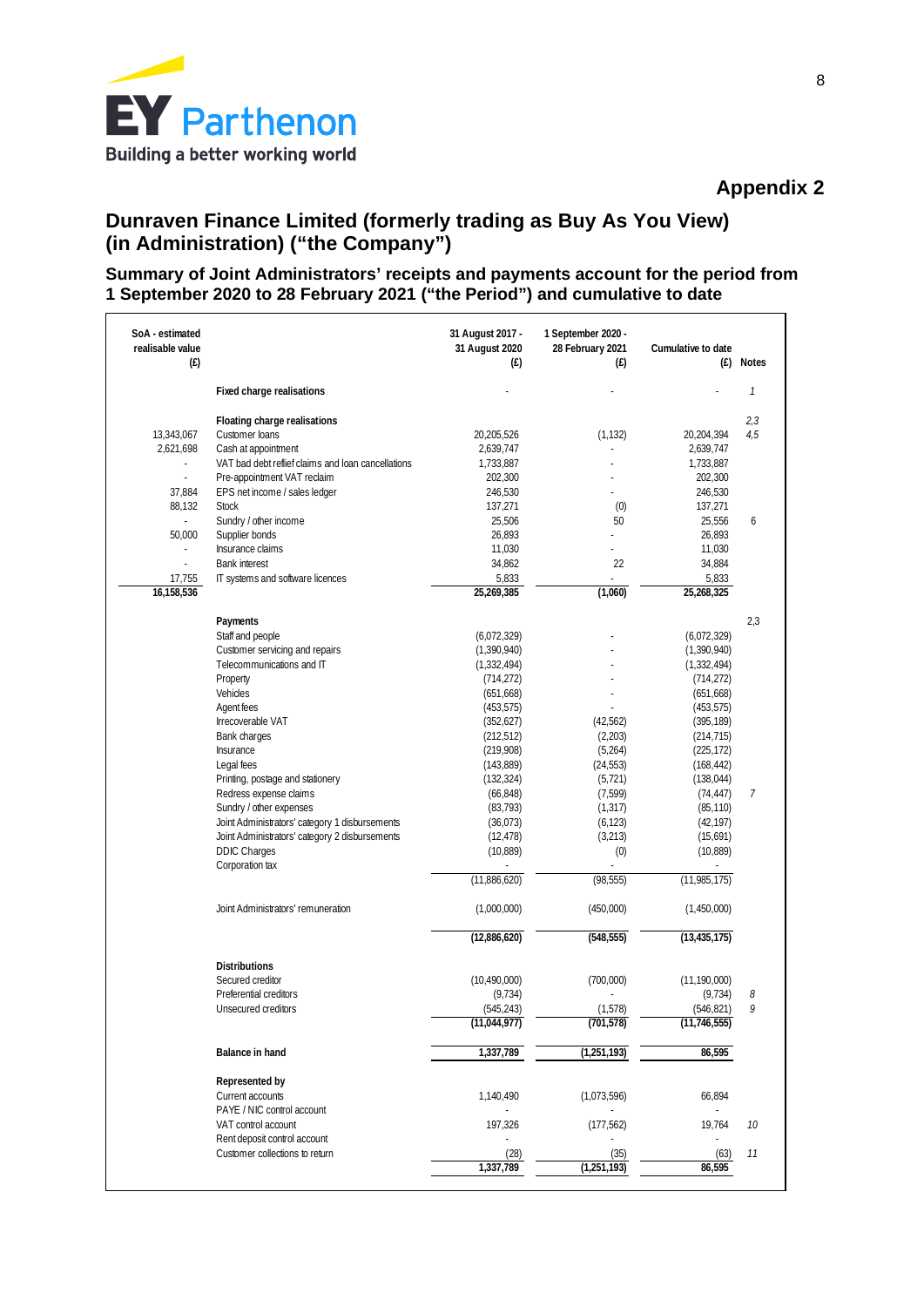

# **Appendix 2 (continued)**

#### **Notes**

- 1. There are no fixed charge assets. All realisations are in relation to floating charge assets.
- 2. Receipts and payments are stated net of VAT.
- 3. The receipts and payments account have been prepared on a cash basis and does not take account of future receipts and payments.
- 4. Receipts from customer loans represent the aggregate collections of capital, interest and premiums from All Sorted and EPS (the Company's warranty and insurance schemes).
- 5. Reduction in customer loans receipts in the Period is based on overpayment cheques cashed by customers (discussed previously in the report). A further £7,665 remains to be banked.
- 6. £50 repayment supplement received from HMRC.
- 7. Relates to redress expense claims. A further £16,752 remains to be banked by / distributed to customers due a redress expense claim.
- 8. £190 continues to be outstanding to preferential creditors due to unpresented cheques.
- 9. Relates to the Prescribed Part distribution. A further £8,179 remains to be banked by / distributed to creditors due an unsecured claim.
- 10. Balance of £19,764 as at 28 February 2021 relates to a VAT refund due, which was received from HMRC after the end of the Period.
- 11. £63 received into the Company's bank account relating to loan book collections. This will be refunded back to customers, given collections ceased on 3 June 2019.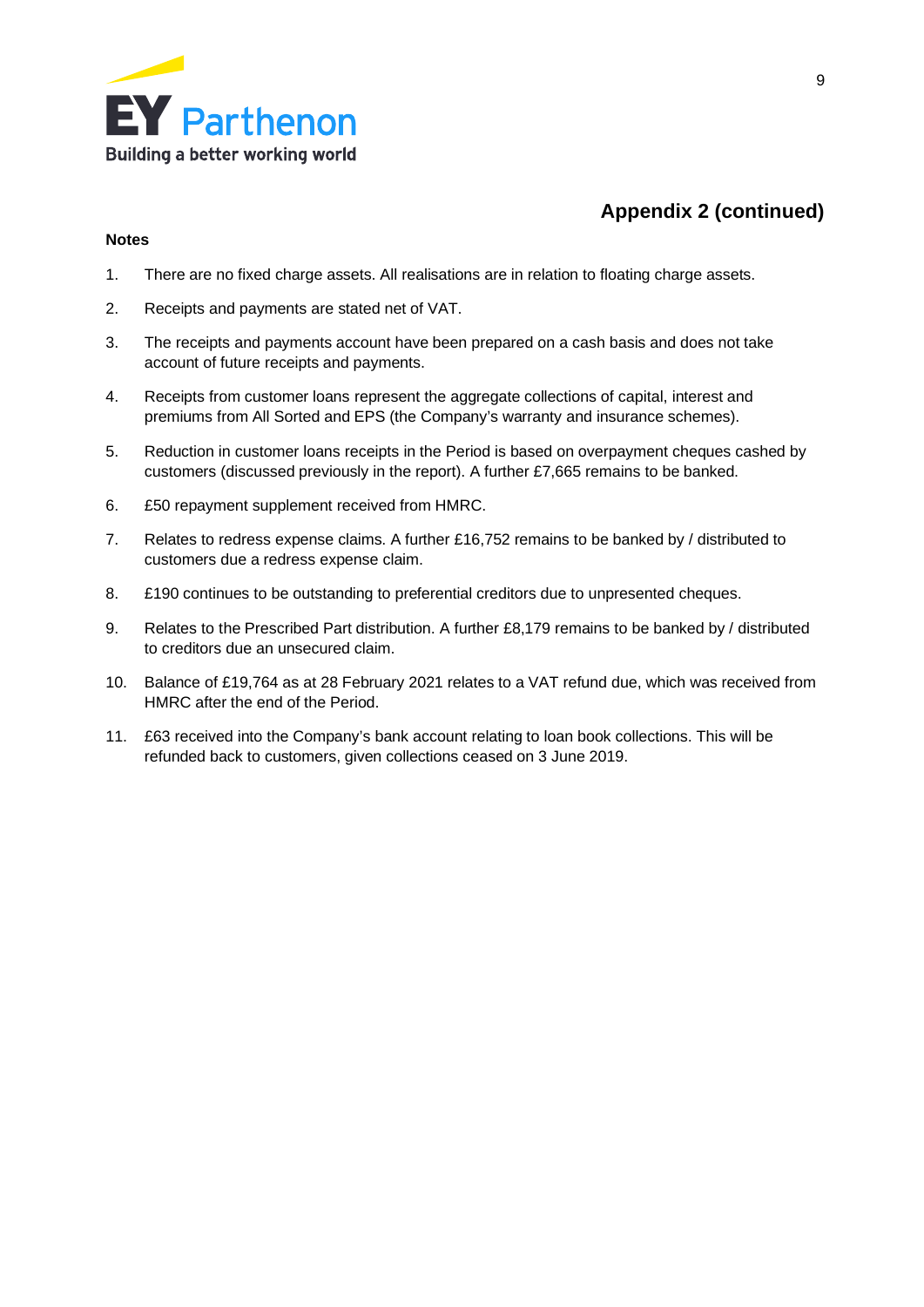

## **Dunraven Finance Limited (formerly trading as Buy As You View) (in Administration) ("the Company")**

**Summary of Joint Administrators' expenses incurred from 1 September 2020 to 28 February 2021 ("the Period"), with a comparison to the revised estimate dated 28 February 2019**

|                                                | Per revised<br>estimate as at |                | Paid       |             |            |                |
|------------------------------------------------|-------------------------------|----------------|------------|-------------|------------|----------------|
|                                                | 28 February                   | Paid as at     | during the |             |            |                |
|                                                | 2019                          | 31 August 2020 | Period     | Outstanding | Total      |                |
| Type of expense                                | (E)                           | (E)            | (f)        | (f)         | (f)        | <b>Notes</b>   |
| Agent fees                                     | 490.000                       | 453.575        | ÷.         | ÷.          | 453.575    | 3              |
| Bank charges                                   | 290,000                       | 212,512        | 2,203      | 1,050       | 215,765    | 4              |
| Corporation tax                                | <b>TBC</b>                    |                |            |             |            |                |
| Customer servicing and repairs                 | 1.390.000                     | 1.390.940      |            | $\sim$      | 1.390.940  |                |
| <b>DDIC Charges</b>                            |                               | 10,889         | $\Omega$   | 2,500       | 13,389     | 5              |
| Insurance                                      | 280.000                       | 219,908        | 5,264      | 1.344       | 226.516    | 6              |
| Irrecoverable VAT                              | 370.000                       | 352,627        | 42,562     |             | 395.189    | 7              |
| Joint Administrators' category 1 disbursements | 90.000                        | 36,073         | 6,123      |             | 42.197     | $\overline{2}$ |
| Joint Administrators' category 2 disbursements | 30,000                        | 12,478         | 3,213      |             | 15,692     | $\overline{2}$ |
| Legal fees                                     | 100.000                       | 143.889        | 24,553     |             | 168.442    | 8              |
| Printing, postage and stationery               | 170.000                       | 132,324        | 5,721      |             | 138.044    | 9              |
| Property                                       | 760.000                       | 714,272        | ä,         |             | 714.272    | 3              |
| Redress expense claims                         |                               | 66.848         | 7.599      | 16.752      | 91.199     |                |
| Staff and people                               | 6,070,000                     | 6,072,329      | ä,         |             | 6,072,329  |                |
| Sundry / other expenses                        | 90.000                        | 83,793         | 1,317      |             | 85,110     | 3              |
| Telecommunications and IT                      | 1.350.000                     | 1.332.494      |            |             | 1.332.494  | 3              |
| Vehicles                                       | 660.000                       | 651,668        |            |             | 651,668    |                |
| Total                                          | 12,140,000                    | 11,886,620     | 98.555     | 21.647      | 12,006,822 |                |

#### **Notes**

- 1. Statement of Insolvency Practice 9 (SIP 9) defines expenses as amounts properly payable from the insolvency estate which are not otherwise categorised as office holders' remuneration or distributions to creditors.
- 2. SIP 9 defines disbursements as a type of expense which is met by, and reimbursed to, an office holder in connection with an insolvency appointment. Disbursements fall into two categories: Category 1 and Category 2.
	- Category 1 disbursements are payments to independent third parties where there is specific expenditure directly referable to the appointment
	- Category 2 disbursements are expenses which are directly referable to the appointment but not a payment to an independent third party. They may include shared and allocated costs.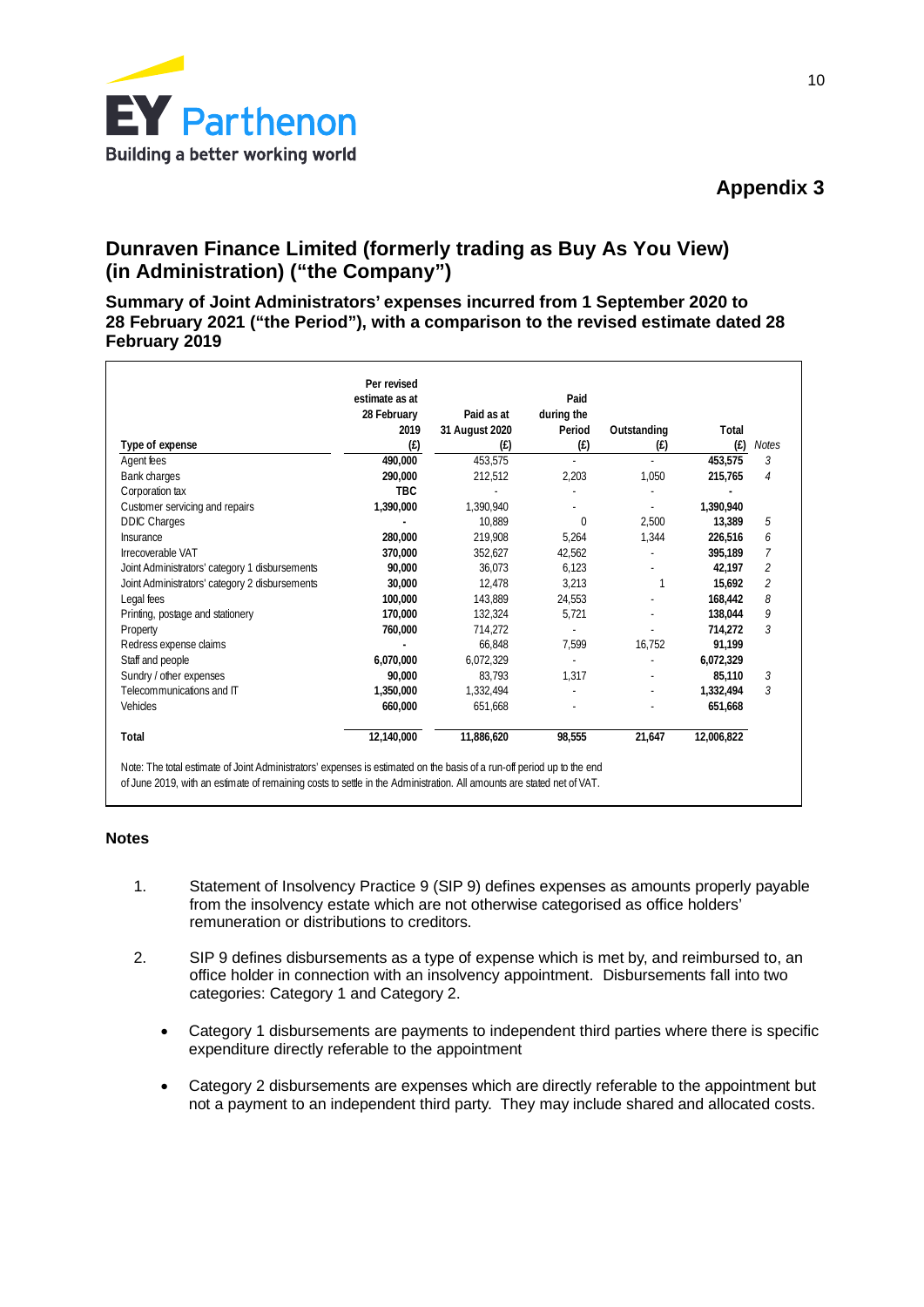

A breakdown of the Joint Administrators' disbursements is provided below:

|                                       | Incurred 31.August<br>2017 - 31 August | Incurred                 | 1 September 2020 - Cumulative incurred | Paid during the | Cumulative paid to |             |
|---------------------------------------|----------------------------------------|--------------------------|----------------------------------------|-----------------|--------------------|-------------|
|                                       | 2020                                   | 28 February 2021         | to date                                | Period          | date               | Outstanding |
| Type                                  | Œ)                                     | (E)                      | Œ                                      | (£)             | (£)                |             |
| Accommodation, subsistence and travel | 40.277                                 |                          | 40.277                                 |                 |                    |             |
| Bonding                               | 1.920                                  | $\sim$                   | 1.920                                  |                 |                    |             |
| Category 1 disbursements              | 42.197                                 | $\overline{\phantom{a}}$ | 42.197                                 | 6.123           | 42.197             |             |
| Mileage                               | 13.805                                 |                          | 13.805                                 |                 |                    |             |
| Printing and postage                  | 1.842                                  | 46                       | 1.888                                  |                 |                    |             |
| Category 2 disbursements              | 15.646                                 | 46                       | 15.692                                 | 3.213           | 15.691             | 1.08        |

- 3. Total expected expenses for these expense types have been reduced as £nil was incurred during the Period. It also expected that no further expenses will be incurred after the Period.
- 4. Reduction of £84k in bank charges compared to the previous report dated 22 September 2020, due to lower than anticipated bank charges incurred.
- 5. Outstanding DDIC expense based on funds held in pre-appointment Barclays account not yet released to post-appointment bank account. Reduction of c.£6.5k compared to the previous report dated 22 September 2020 due to partial release of funds by Barclays.
- 6. Reduction in insurance expense based on revised estimate from insurers of remaining insurance costs up until closure of the Administration. Final costs of £1,344 paid after the end of the Period.
- 7. Increase of c.£25k in irrecoverable VAT compared to the Fee Estimate due to additional partial exemption charges on Joint Administrator fees billed and paid during the Period.
- 8. Decrease of c.£12k in estimated legal expenses as a result of settling final invoices due to legal advisors, with no further charges due.
- 9. Decrease of c.£12k in estimated printing, postage and stationary costs due to settling final invoices, with no further charges due.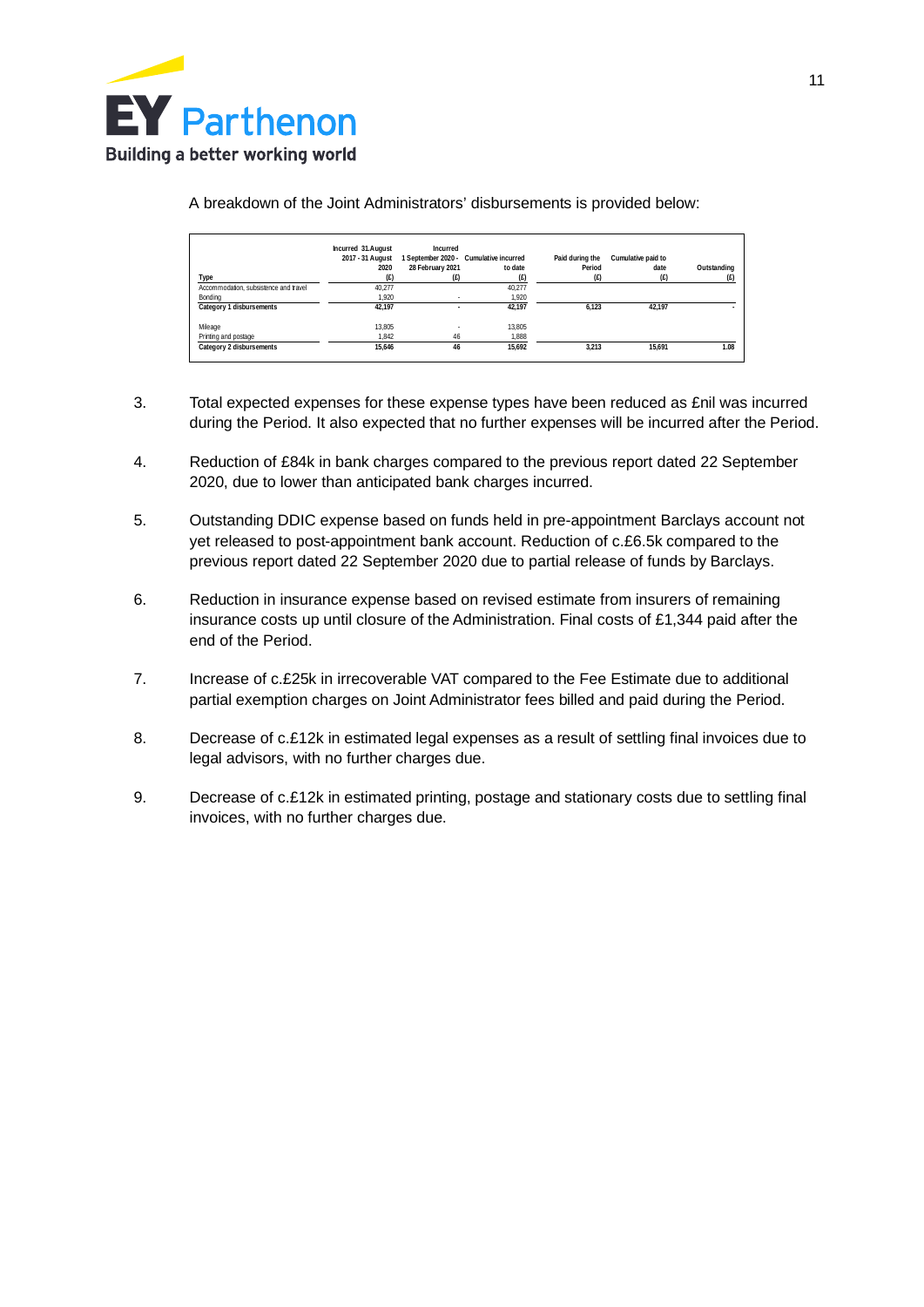

## **Dunraven Finance Limited (formerly trading as Buy As You View) (in Administration) ("the Company")**

**Summary of Joint Administrators' time costs for the period 1 September 2020 to 28 February 2021 ('the Period') and cumulative to date, with a comparison of the time cost estimate dated 28 February 2019**

|                               |                    | Time cost estimate dated 28 February 2019 |                |                    | Actual during the Period |                          |                    | Actual to date  |                |
|-------------------------------|--------------------|-------------------------------------------|----------------|--------------------|--------------------------|--------------------------|--------------------|-----------------|----------------|
|                               |                    |                                           | Average hourly |                    |                          | Average hourly           |                    |                 | Average hourly |
|                               |                    | Total time cost                           | rate           |                    | Total time cost          | rate                     |                    | Total time cost | rate           |
| Activity                      | <b>Total hours</b> | (f)                                       | (E)            | <b>Total hours</b> | (E)                      | (E)                      | <b>Total hours</b> | (E)             | (E)            |
| Accounting and administration | ,254.1             | 393,979                                   | 314            | 329.1              | 135,783                  | 413                      | 2,242.3            | 715,865         | 319            |
| Bank & statutory reporting    | 275.1              | 141,203                                   | 513            | 21.5               | 8,281                    | 385                      | 392.7              | 189,699         | 483            |
| Creditors                     | 425.2              | 122,666                                   | 288            | 76.5               | 32,290                   | 422                      | 982.6              | 338,509         | 345            |
| <b>Debtors</b>                | 35.9               | 12,577                                    | 350            | ٠                  | $\overline{\phantom{a}}$ | ۰                        | 22.5               | 6,950           | 309            |
| Employee matters              | 614.8              | 262,123                                   | 426            | ٠                  | $\overline{\phantom{a}}$ | ٠                        | 638.8              | 257,827         | 404            |
| Immediate tasks               | 31.5               | 10,485                                    | 333            |                    |                          |                          | 31.5               | 10.485          | 333            |
| Investigations                | 58.8               | 18.024                                    | 307            | ٠                  |                          | $\overline{\phantom{a}}$ | 58.8               | 18,024          | 307            |
| Job acceptance & strategy     | 18.0               | 13,530                                    | 752            | ٠                  |                          |                          | 18.0               | 13,530          | 752            |
| Legal issues                  | 90.4               | 51,049                                    | 565            | ×,                 |                          | $\overline{\phantom{a}}$ | 71.0               | 48,659          | 685            |
| Members                       |                    |                                           | ٠              | ٠                  |                          |                          |                    |                 | ٠              |
| Other assets                  | 1,507.2            | 720,764                                   | 478            | ×,                 |                          |                          | 1,224.6            | 594.011         | 485            |
| Other matters                 | 70.3               | 32,774                                    | 466            | ٠                  |                          |                          | 47.8               | 23,690          | 496            |
| <b>Prescribed Part</b>        |                    | ٠                                         | ٠              | 61.0               | 20,035                   | 328                      | 767.0              | 278,913         | 364            |
| Property                      | 200.3              | 60,211                                    | 301            | ٠                  |                          | ٠                        | 152.1              | 47,381          | 312            |
| Public relations              | 11.5               | 8,420                                     | 732            | ٠                  | $\overline{\phantom{a}}$ | ٠                        | 7.0                | 5,545           | 792            |
| Retention of title            | 2.0                | 1,050                                     | 525            | ٠                  |                          |                          | 2.0                | 1,050           | 525            |
| Statutory duties              | 272.2              | 100,302                                   | 368            | 9.9                | 5,476                    | 553                      | 243.7              | 89,073          | 366            |
| Trading                       | 1,809.4            | 656,282                                   | 363            | 18.5               | 8,378                    | 453                      | 2,301.4            | 862,800         | 375            |
| VAT & taxation                | 565.6              | 308,797                                   | 546            | 95.7               | 39,933                   | 417                      | 768.8              | 360,001         | 468            |
| Total                         | 7,242.3            | 2,914,237                                 | 402            | 612.2              | 250,176                  | 409                      | 9,972.6            | 3,862,015       | 387            |

Note: The updated estimate of Joint Administrators' fine costs dated 28 February 2019 is on the basis of a 22 month run-off period up to the end of June 2019, with a future estimate to the point of closing the Adminis

The Joint Administrators' time cost estimate was updated as at 28 February 2019, to reflect the operational trading period continuing up to June 2019.

We have provided below a narrative explanation of the work completed or to be completed in respect of each category of work set out above.

| Area of work                  | Description of work completed or to be completed                                                                                                                                                                                                                                                                                       |
|-------------------------------|----------------------------------------------------------------------------------------------------------------------------------------------------------------------------------------------------------------------------------------------------------------------------------------------------------------------------------------|
|                               | $\triangleright$ Treasury and accounting functions, including detailed cash reconciliations. Due to<br>the high volume of transactions in connection with the customer loan book, a<br>significant amount of time will be spent in this area.                                                                                          |
|                               | Statutory compliance diaries and time cost reporting.                                                                                                                                                                                                                                                                                  |
| Accounting and administration | $\triangleright$ Overall management of the case, including case closure.                                                                                                                                                                                                                                                               |
|                               | ► Preparation of estimated outcome statements.                                                                                                                                                                                                                                                                                         |
|                               | ► Work undertaken in this category is required in order to progress the<br>Administration and does not necessarily result in a direct financial benefit to<br>creditors. However, compliance diaries and time cost reporting are statutory<br>requirements.                                                                            |
|                               | Reporting to the Company's secured creditor, including:                                                                                                                                                                                                                                                                                |
|                               | $\triangleright$ reporting against key performance indicators;                                                                                                                                                                                                                                                                         |
|                               | ► progress updates by email and telephone; and                                                                                                                                                                                                                                                                                         |
|                               | $\triangleright$ seeking approvals (as required).                                                                                                                                                                                                                                                                                      |
| Bank and statutory reporting  | ► Six-monthly progress reports to creditors                                                                                                                                                                                                                                                                                            |
|                               | $\triangleright$ Final report to creditors                                                                                                                                                                                                                                                                                             |
|                               | $\triangleright$ Work undertaken in this category does not result in a direct financial benefit to<br>creditors, however reporting to the Company's secured creditor is done so to<br>provide ongoing updates on the Administration. Six-monthly progress reports and<br>the final report to all creditors is a statutory requirement. |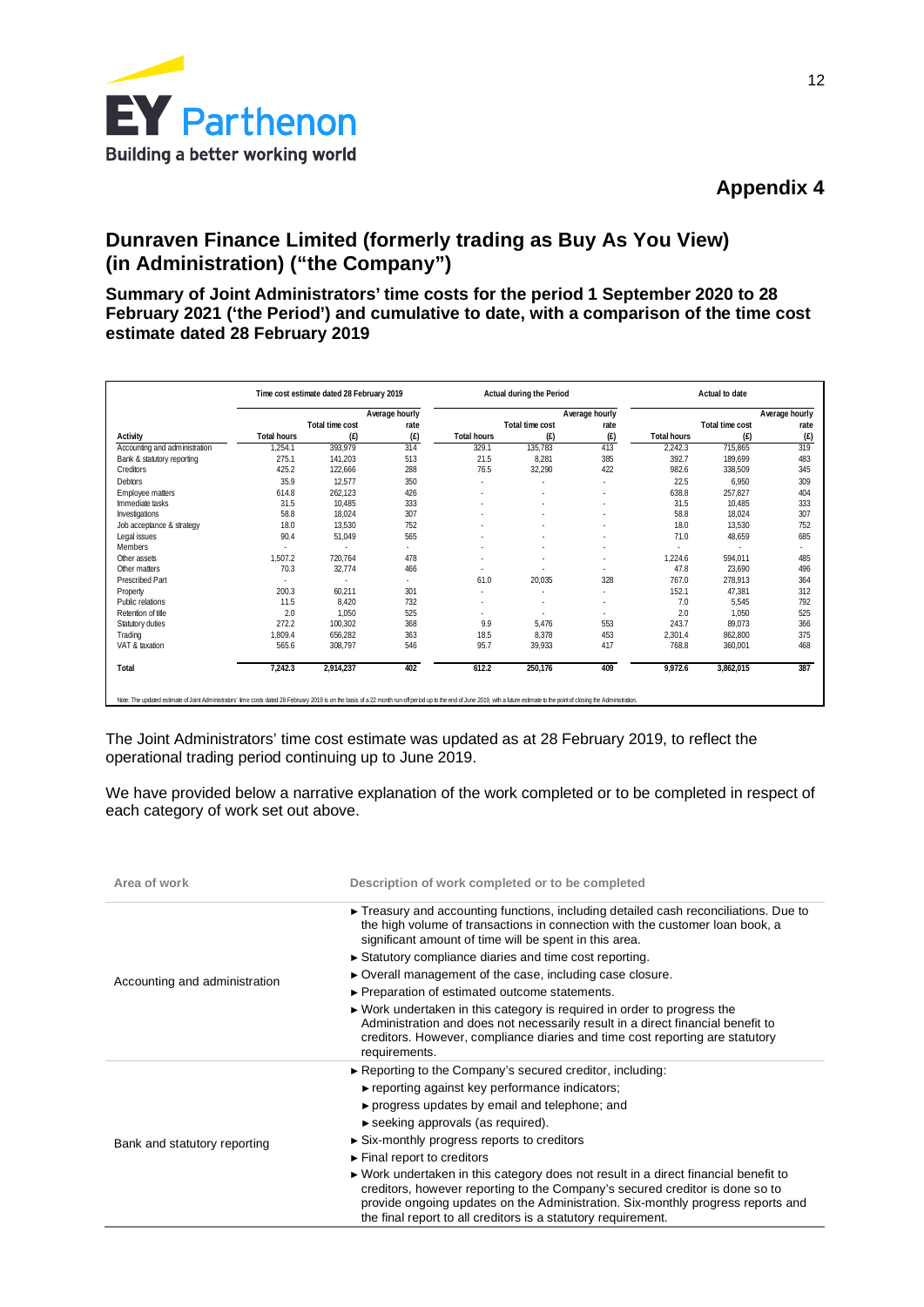# **EY** Parthenon Building a better working world

|                             | Receipt and recording of preferential and unsecured creditor claims.                                                                                                                                                                                                               |
|-----------------------------|------------------------------------------------------------------------------------------------------------------------------------------------------------------------------------------------------------------------------------------------------------------------------------|
|                             | $\triangleright$ Correspondence with the Company's preferential and unsecured creditors.                                                                                                                                                                                           |
|                             | ► Calculation and payment of distributions to the Company's secured creditor.                                                                                                                                                                                                      |
|                             | ► Matters relating to the Company's preferential creditors, including:                                                                                                                                                                                                             |
|                             | ► calculating employees' preferential creditor claims and agreeing the amounts<br>with them; and                                                                                                                                                                                   |
|                             | ► calculating and paying dividends in respect of agreed claims and accounting for<br>tax and national insurance on dividend payments.                                                                                                                                              |
| Creditors / Prescribed Part | $\blacktriangleright$ Reviewing and agreeing claims submitted by the Redundancy Payments Service<br>('RPS') and paying dividends as appropriate.                                                                                                                                   |
|                             | ► Matters relating to the Prescribed Part, including:                                                                                                                                                                                                                              |
|                             | ► calculating the Company's net property and Prescribed Part;                                                                                                                                                                                                                      |
|                             | inviting and adjudication on unsecured claims; and                                                                                                                                                                                                                                 |
|                             | payment of dividends.                                                                                                                                                                                                                                                              |
|                             | $\blacktriangleright$ Matters relating to the Redress process.                                                                                                                                                                                                                     |
|                             | ► Work undertaken in this category will result in a financial benefit to creditors, after                                                                                                                                                                                          |
|                             | distributions to the Company's creditors have been made.                                                                                                                                                                                                                           |
|                             | $\triangleright$ Collection of book debts due to the Company at the date of appointment and<br>realising value from other debts and prepayments, including supplier bonds.                                                                                                         |
| Debtors                     | Note: See 'Other assets' section for the customer loan book asset.                                                                                                                                                                                                                 |
|                             | ► Work undertaken in this category has resulted in a direct financial benefit to<br>creditors.                                                                                                                                                                                     |
|                             | Communication with employees, including on-site meetings and consultation (as<br>required).                                                                                                                                                                                        |
|                             | Regular meetings with appointed employee representatives.                                                                                                                                                                                                                          |
|                             | ▶ Ongoing assessment of employee remuneration.                                                                                                                                                                                                                                     |
|                             | ► Written correspondence to employees.                                                                                                                                                                                                                                             |
| Employee matters            | ► Regular review of staffing levels during the Administration period, as the volume of<br>the trading activity reduces.                                                                                                                                                            |
|                             | Assisting employees in the submission of claims to the RPS.                                                                                                                                                                                                                        |
|                             | ► Work in this category has been undertaken to assist employees during the                                                                                                                                                                                                         |
|                             | Administration. Whilst this is not directly linked to a financial benefit to creditors,<br>certain tasks have allowed the Company to continue trading and therefore,<br>facilitated realisations from the Company's assets which will provide a financial<br>benefit to creditors. |
|                             | ► Matters requiring immediate attention following the appointment, in order to                                                                                                                                                                                                     |
| Immediate tasks             | commence the Administration, stabilise the business and make announcements to<br>key stakeholders.                                                                                                                                                                                 |
|                             | ► Work undertaken in this category is a statutory requirement and did not necessarily<br>result in a direct financial benefit to creditors.                                                                                                                                        |
|                             | ► Mandatory investigations work in accordance with Statement of Insolvency<br>Practice Number 2 (Investigations by Office Holders), and the Company Directors                                                                                                                      |
| Investigations              | Disqualification Act 1986.<br>► Work undertaken in this category is a statutory requirement and did not result in a                                                                                                                                                                |
|                             | direct financial benefit to creditors.                                                                                                                                                                                                                                             |
|                             | ► Matters relating to the appointment and initial planning of the Administration<br>strategy, including meetings with the Company's director and members of senior<br>management.                                                                                                  |
|                             | ► Considering exit routes from Administration.                                                                                                                                                                                                                                     |
| Job acceptance and strategy | ► Work undertaken in this category was required to ensure appropriate planning and                                                                                                                                                                                                 |
|                             | considerations were completed to enable the Joint Administrators to minimise the                                                                                                                                                                                                   |
|                             | disruption to the Company upon entering Administration. As a result, there is an<br>indirect financial benefit to creditors in completing this work.                                                                                                                               |
|                             | ► Liaising with appointed legal advisors in connection with the Administration<br>process, including:                                                                                                                                                                              |
|                             | $\triangleright$ a review of the secured creditor's security;                                                                                                                                                                                                                      |
|                             | $\blacktriangleright$ employee matters;                                                                                                                                                                                                                                            |
|                             | $\blacktriangleright$ review of certain contracts;                                                                                                                                                                                                                                 |
| Legal issues                | $\triangleright$ regulatory matters, including liaising with the Financial Conduct Authority;                                                                                                                                                                                      |
|                             | matters relating to property leases;                                                                                                                                                                                                                                               |
|                             | $\triangleright$ drafting of legal deed of waiver; and                                                                                                                                                                                                                             |
|                             | If drafting of legal documentation as required.                                                                                                                                                                                                                                    |
|                             | ► Work undertaken in this category will not result in a direct financial benefit to<br>creditors but has been required to ensure the Joint Administrators have considered                                                                                                          |
|                             | the legal implications on a number of matters during the Administration.                                                                                                                                                                                                           |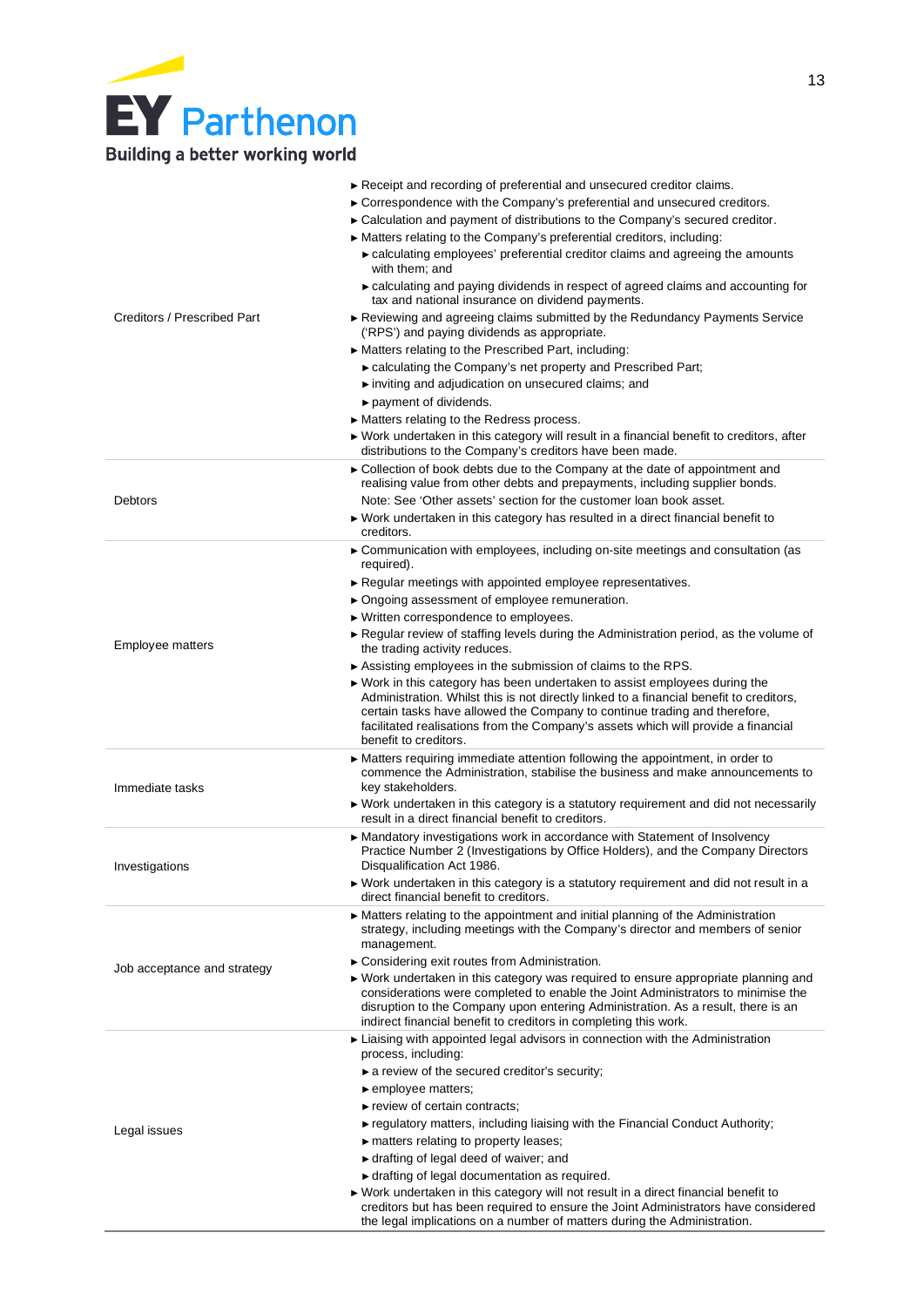| Members                 | ► Communicating with the Company's members, in connection with the<br>Administration.                                                                                                                                                                                                  |
|-------------------------|----------------------------------------------------------------------------------------------------------------------------------------------------------------------------------------------------------------------------------------------------------------------------------------|
|                         | ► Managing and realising value from the Company's main asset, its customer loan<br>book, including:<br>$\blacktriangleright$ monitoring collections performance indicators and overseeing the collections                                                                              |
|                         | process;                                                                                                                                                                                                                                                                               |
|                         | $\blacktriangleright$ liaising with third parties involved in the collection process;                                                                                                                                                                                                  |
|                         | implementing required changes to collections procedures; and                                                                                                                                                                                                                           |
| Other assets            | ► communicating with the Financial Conduct Authority.                                                                                                                                                                                                                                  |
|                         | $\triangleright$ Considering options for the business, including a sale of the business & assets.<br>Realising value for the Company's surplus stock and other tangible assets.                                                                                                        |
|                         | Assessing options to realise value from the Company's intangible assets.                                                                                                                                                                                                               |
|                         | ► Dealing with assets owned by third parties, including vehicles.                                                                                                                                                                                                                      |
|                         | ► Work undertaken in this category has resulted in a direct financial benefit to<br>creditors.                                                                                                                                                                                         |
|                         | Recovery of the Company's physical books and records, and electronic records.                                                                                                                                                                                                          |
| Other matters           | ► Work undertaken in this category is a statutory requirement and has not<br>necessarily resulted in a direct financial benefit to creditors.                                                                                                                                          |
|                         | ► Corresponding with landlords of the Company's premises in respect of continued<br>occupation and subsequent exit from the premises.                                                                                                                                                  |
| Property                | $\triangleright$ Identifying alternative / new trading premises (as required).                                                                                                                                                                                                         |
|                         | ► Work undertaken in this category has not directly resulted in a financial benefit to<br>creditors, however it has enabled the Company to continue trading from Company<br>premises which in turn has facilitated further asset realisations.                                         |
|                         | ► Preparing communications to the media and wider public following the<br>appointment of the Joint Administrators.                                                                                                                                                                     |
| <b>Public relations</b> | $\triangleright$ Reactive dealing with media enquiries.                                                                                                                                                                                                                                |
|                         | ► Work undertaken in this category has not resulted in a direct financial benefit to<br>creditors                                                                                                                                                                                      |
|                         | ► Facilitating and adjudicating on retention of title claims; including claimants'<br>identification of items which they believe are subject to a claim and reviewing the<br>evidence provided.                                                                                        |
| Retention of title      | ► Work undertaken in this category has not resulted in a direct financial benefit to<br>creditors, however it has benefited certain suppliers who had a retention of title<br>claim, thereby reducing the value of unsecured claims which may have been<br>lodged against the Company. |
|                         | ► Completion of statutory requirements of the Administration, including:                                                                                                                                                                                                               |
|                         | notifications to creditors and members;                                                                                                                                                                                                                                                |
|                         | $\blacktriangleright$ advertising the appointment;<br>$\blacktriangleright$ preparing the Joint Administrators' statement of proposals and fee estimate;                                                                                                                               |
| <b>Statutory duties</b> | ► requesting an extension to the Administration Order (as required);                                                                                                                                                                                                                   |
|                         | ► requesting discharge of liability from creditors;                                                                                                                                                                                                                                    |
|                         | $\blacktriangleright$ preparing documents to end the Administration.                                                                                                                                                                                                                   |
|                         | $\blacktriangleright$ Work undertaken in this category is a statutory requirement and has not resulted in<br>a direct financial benefit to creditors.                                                                                                                                  |
|                         | ► Matters relating to the Company's continued trading activity and servicing its<br>existing customer agreements, including:                                                                                                                                                           |
|                         | $\triangleright$ communication with the FCA in respect of ongoing trading activity;                                                                                                                                                                                                    |
|                         | ▶ preparation of regular trading forecasts;<br>► regular appraisal of the Company's trading strategy;                                                                                                                                                                                  |
|                         | ► oversight of projects connected with trading (including IT / systems, engagement                                                                                                                                                                                                     |
|                         | of third-party agents, customer communication);                                                                                                                                                                                                                                        |
|                         | ► agreeing ongoing terms of trade with the Company's suppliers during the<br>Administration;                                                                                                                                                                                           |
| Trading                 | $\blacktriangleright$ identifying new suppliers (as required);                                                                                                                                                                                                                         |
|                         | ► ongoing communication with suppliers;<br>authorising supplier purchase orders and payments;                                                                                                                                                                                          |
|                         | ► oversight of the Company's service and maintenance team in facilitating the<br>ongoing servicing of customer agreements under the All Sorted and Equipment<br>Protection Scheme products offered by the Company;                                                                     |
|                         | communication with local authorities in connection with business rates; and<br>► dealing with assets owned by third parties, including vehicles.                                                                                                                                       |
|                         | $\blacktriangleright$ Work undertaken in this category has resulted in a direct financial benefit to                                                                                                                                                                                   |
|                         | creditors, specifically as ongoing trading has enabled the Company to realise<br>value from the Company's loan book.                                                                                                                                                                   |